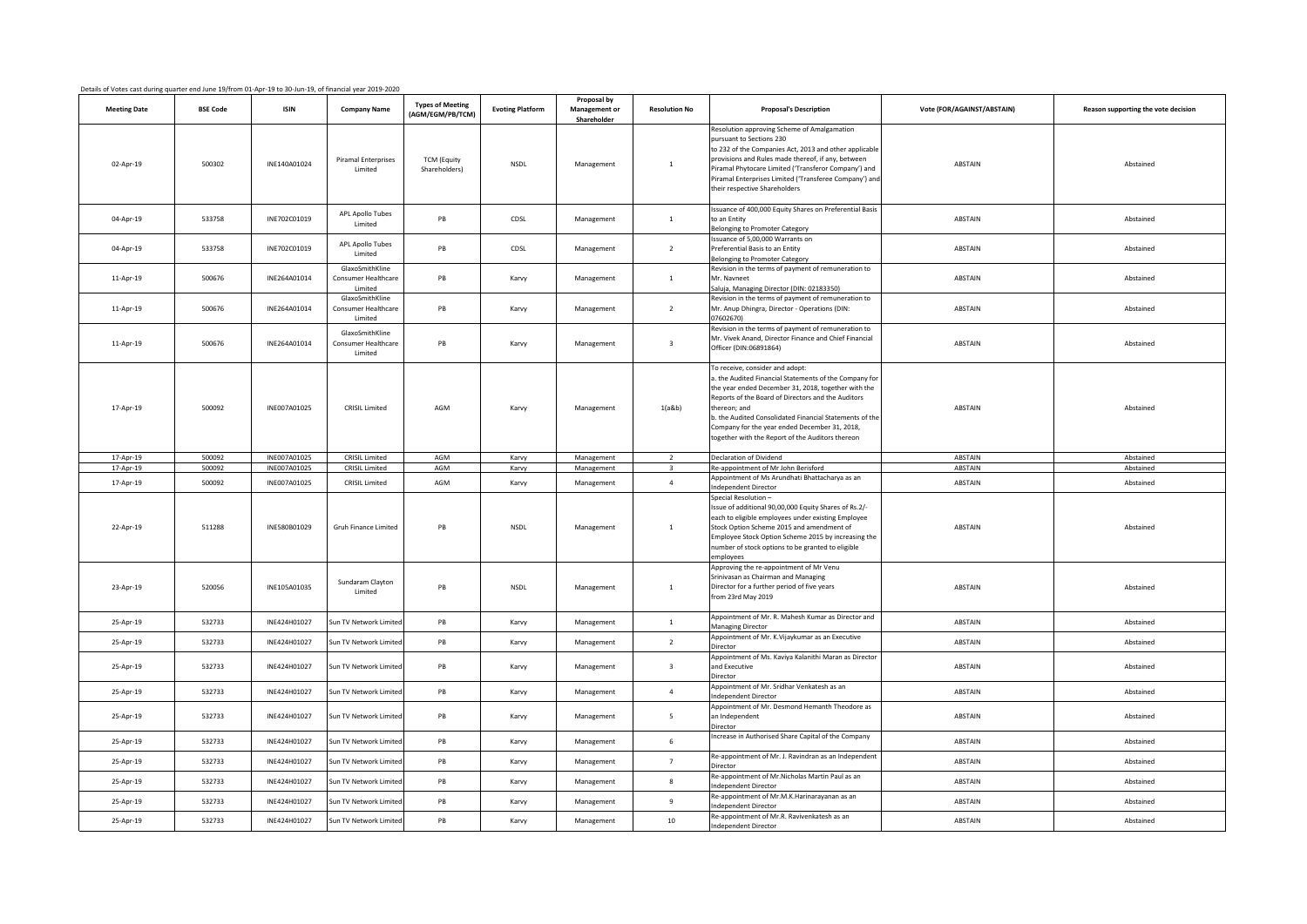| 25-Apr-19 | 532733 | INE424H01027 | Sun TV Network Limited             | PB  | Karvy | Management | 11                      | Consent for Continuation of appointment of Mr. S.<br>Selvam as a                                                                                                                                                                                                  | ABSTAIN | Abstained |
|-----------|--------|--------------|------------------------------------|-----|-------|------------|-------------------------|-------------------------------------------------------------------------------------------------------------------------------------------------------------------------------------------------------------------------------------------------------------------|---------|-----------|
| 25-Apr-19 | 532733 | INE424H01027 | Sun TV Network Limited             | PB  | Karvy | Management | 12                      | Non-Executive Director<br>Consent for continuation of payment of remuneration<br>to Mr. Kalanithi                                                                                                                                                                 | ABSTAIN | Abstained |
|           |        |              |                                    |     |       |            |                         | Maran "Executive Chairman"<br>Consent for continuation of payment of remuneration                                                                                                                                                                                 |         |           |
| 25-Apr-19 | 532733 | INE424H01027 | Sun TV Network Limited             | PB  | Karvy | Management | 13                      | to Mrs. Kavery<br>Kalanithi "Executive Director"                                                                                                                                                                                                                  | ABSTAIN | Abstained |
| 25-Apr-19 | 532733 | INE424H01027 | Sun TV Network Limited             | PB  | Karvy | Management | 14                      | Alteration of Memorandum of Association Pursuant to<br>the Companies                                                                                                                                                                                              | ABSTAIN | Abstained |
| 25-Apr-19 | 532733 | INE424H01027 | Sun TV Network Limited             | PB  | Karvy | Management | 15                      | Act, 2013<br>Alteration of Articles of Association pursuant to the<br>Companies Act, 2013                                                                                                                                                                         | ABSTAIN | Abstained |
|           |        |              |                                    |     |       |            |                         | Special Resolution under Section 5, 14                                                                                                                                                                                                                            |         |           |
| 25-Apr-19 | 530367 | INE349A01021 | NRB Bearing Limited                | PB  | CDSL  | Management | $\mathbf{1}$            | for alteration of articles of association of<br>the Company by substituting and replacing the existing<br>set of Articles of Association with a new set of Articles                                                                                               | ABSTAIN | Abstained |
| 25-Apr-19 | 530367 | INE349A01021 | NRB Bearing Limited                | PB  | CDSL  | Management | $\overline{2}$          | of Association<br>Special Resolution under Sections 196,<br>197 and 203 read with schedule V for<br>appointment of Mr. Satish Rangani<br>(DIN: 00209069) (who has attained the<br>age of 70 years), as a whole-time Director,<br>designated as Executive Director | ABSTAIN | Abstained |
| 30-Apr-19 | 505790 | INE513A01014 | Schaeffler India Limited           | AGM | CDSL  | Management | 1                       | To receive, consider and adopt the Financial<br>Statements including Balance Sheet as at December 31<br>2018 and the Statement of Profit and Loss for the year<br>ended on that date along with Directors' and Auditors'<br>eport thereon                         | ABSTAIN | Abstained |
| 30-Apr-19 | 505790 | INE513A01014 | Schaeffler India Limited           | AGM | CDSL  | Management | $\overline{2}$          | To declare Dividend for the year ended December 31,                                                                                                                                                                                                               | ABSTAIN | Abstained |
| 30-Apr-19 | 505790 | INE513A01014 | Schaeffler India Limited           | AGM | CDSL  | Management | $\overline{\mathbf{3}}$ | To appoint a Director in place of Mr. Klaus Rosenfeld<br>[DIN: 07087975], who retires by rotation and being<br>eligible offers<br>mself for re-appointment                                                                                                        | ABSTAIN | Abstained |
| 30-Apr-19 | 505790 | INE513A01014 | Schaeffler India Limited           | AGM | CDSL  | Management | $\overline{a}$          | To authorise Board of Directors to fix remuneration of<br>B.S.R. & Co. LLP, Chartered Accountants, Mumbai, (Firm<br>Registration<br>Number: 101248 W / W-100022) for the year 2019                                                                                | ABSTAIN | Abstained |
| 30-Apr-19 | 505790 | INE513A01014 | Schaeffler India Limited           | AGM | CDSL  | Management | -5.                     | Appointment of Mr. Jurgen Ziegler as Director                                                                                                                                                                                                                     | ABSTAIN | Abstained |
| 30-Apr-19 | 505790 | INE513A01014 | Schaeffler India Limited           | AGM | CDSL  | Management | 6                       | Appointment of Mr. Satish Patel as Director                                                                                                                                                                                                                       | ABSTAIN | Abstained |
| 30-Apr-19 | 505790 | INE513A01014 | Schaeffler India Limited           | AGM | CDSL  | Management | $\overline{7}$          | Appointment of Mr. Satish Patel as a Whole-Time<br>Director, designated as Director-Finance                                                                                                                                                                       | ABSTAIN | Abstained |
| 30-Apr-19 | 505790 | INE513A01014 | Schaeffler India Limited           | AGM | CDSL  | Management | 8                       | Approval to revision in remuneration of Mr. Dharmesh<br>Arora, Managing Director                                                                                                                                                                                  | ABSTAIN | Abstained |
| 30-Apr-19 | 505790 | INE513A01014 | Schaeffler India Limited           | AGM | CDSL  | Management | $\mathbf{q}$            | Approval of Material Related Party Transactions                                                                                                                                                                                                                   | ABSTAIN | Abstained |
| 30-Apr-19 | 505790 | INE513A01014 | Schaeffler India Limited           | AGM | CDSL  | Management | $10\,$                  | Alteration of Articles of Association                                                                                                                                                                                                                             | ABSTAIN | Abstained |
| 30-Apr-19 | 505790 | INE513A01014 | Schaeffler India Limited           | AGM | CDSL  | Management | 11                      | To ratify Remuneration of the Cost Auditors                                                                                                                                                                                                                       | ABSTAIN | Abstained |
| 06-May-19 | 532756 | INE536H01010 | Mahindra CIE<br>Automotive Limited | AGM | Karvy | Management | 1                       | To receive, consider and adopt the Audited Financial<br>Statements (including Audited Consolidated Financial<br>Statements) of the Company for the Financial Year<br>ended 31st December, 2018 and the Reports of the<br>Board of Directors and Auditors thereon  | ABSTAIN | Abstained |
| 06-May-19 | 532756 | INE536H01010 | Mahindra CIE<br>Automotive Limited | AGM | Karvy | Management | $\overline{2}$          | Appointment of Mr. Jesus Maria Herrera Barandiaran<br>(DIN: 06705854) as Director of the Company, who<br>retires by rotation and being eligible, offers himself for<br>re annointment                                                                             | ABSTAIN | Abstained |
| 06-May-19 | 532756 | INE536H01010 | Mahindra CIE<br>Automotive Limited | AGM | Karvy | Management | $\overline{\mathbf{3}}$ | Appointment of Mr. Ander Arenaza Alvarez (DIN:<br>07591785) as Director of the Company, who retires by<br>rotation and being eligible, offers himself for re-<br>appointment                                                                                      | ABSTAIN | Abstained |
| 06-May-19 | 532756 | INE536H01010 | Mahindra CIE<br>Automotive Limited | AGM | Karvy | Management | $\overline{a}$          | Ratification of the remuneration payable to M/s.<br>Dhananjay V. Joshi & Associates, Cost Accountants<br>(Firm Registration Number 000030) appointed as Cost<br>Auditors of the Company                                                                           | ABSTAIN | Abstained |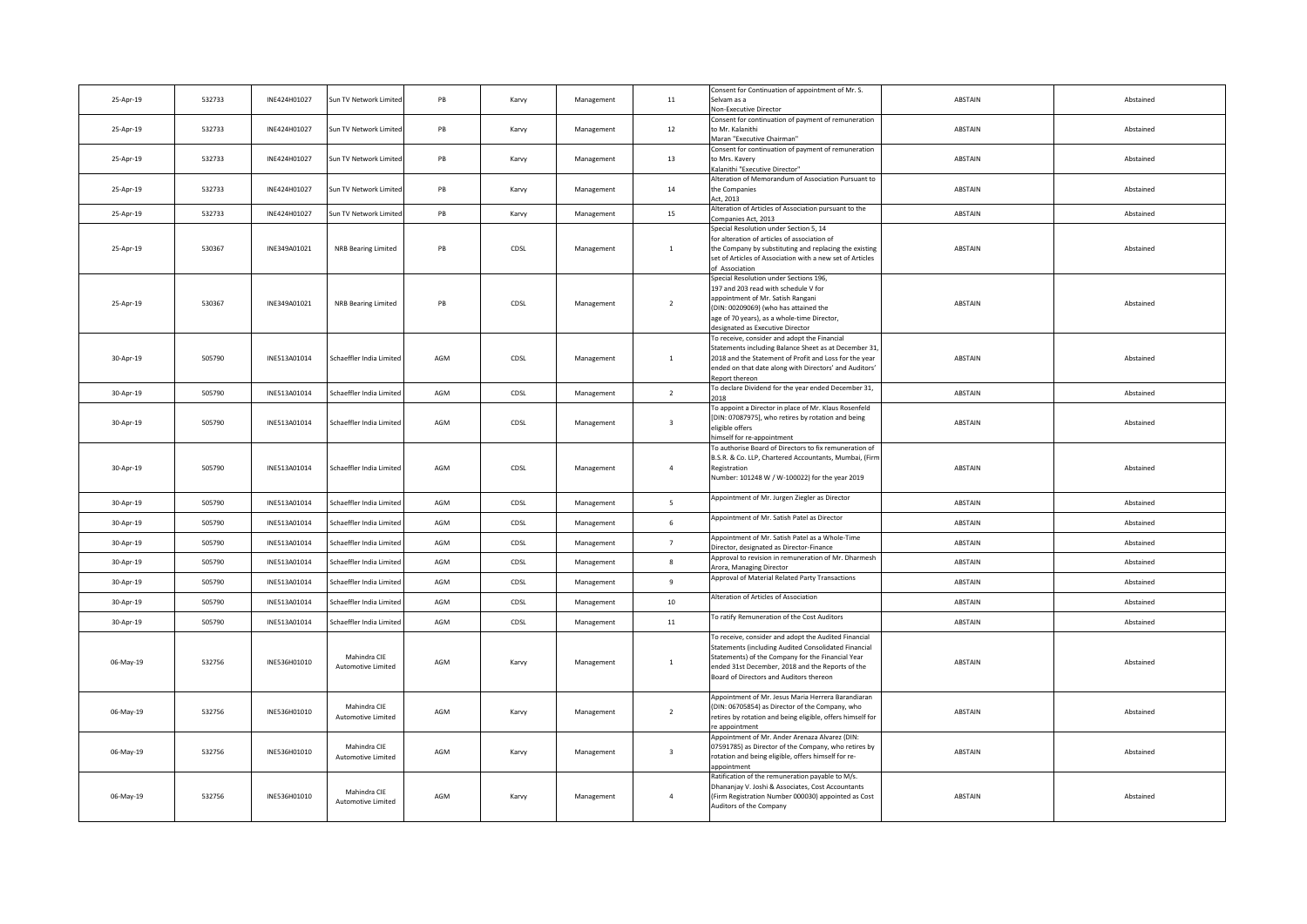| 06-May-19 | 532756 | INE536H01010 | Mahindra CIE<br><b>Automotive Limited</b> | AGM | Karvy | Management | $5\overline{5}$         | Approval of remuneration by way of commission to<br>Independent Directors of the Company provided that<br>such commission in aggregate shall not exceed, one per<br>cent of the net profits of the Company for each<br>Financial Year as computed in the manner laid down in<br>section 198 of the Companies Act, 2013, or any<br>statutory modification(s) or re-enactment thereof or Rs<br>15 million, whichever is lower; provided further that<br>none of the Independent Directors shall, in any<br>Financial Year, individually receive an aggregate<br>emuneration including sitting fees exceeding Rs 2.5<br>million | ABSTAIN | Abstained |
|-----------|--------|--------------|-------------------------------------------|-----|-------|------------|-------------------------|------------------------------------------------------------------------------------------------------------------------------------------------------------------------------------------------------------------------------------------------------------------------------------------------------------------------------------------------------------------------------------------------------------------------------------------------------------------------------------------------------------------------------------------------------------------------------------------------------------------------------|---------|-----------|
| 06-May-19 | 532756 | INE536H01010 | Mahindra CIE<br><b>Automotive Limited</b> | AGM | Karvy | Management | $\,$ 6 $\,$             | Approval for the Material Related Party Transactions<br>entered into or to be entered into with Mahindra and<br>Mahindra Limited (Holding Company of the Investing<br>Company in respect of which the Company is an<br>Associate), for Financial Year starting from 1st January<br>2019 and every Financial Year thereafter, provided that<br>aggregate amount of all such Transactions during any<br>one Financial Year shall not exceed Rs 18,000,000,000<br>(Rupee Eighteen Thousand Million)                                                                                                                             | ABSTAIN | Abstained |
| 06-May-19 | 532756 | INE536H01010 | Mahindra CIE<br><b>Automotive Limited</b> | AGM | Karvy | Management | $7^{\circ}$             | Approval of payment of annual remuneration of `Rs<br>28,000,000, by way of a monthly payment to Mr.<br>Hemant Luthra (DIN:00231420) as the Non-Executive<br>Chairman of the Company along-with other<br>benefits as detailed in the explanatory statement                                                                                                                                                                                                                                                                                                                                                                    | ABSTAIN | Abstained |
| 06-May-19 | 532756 | INE536H01010 | Mahindra CIE<br>Automotive Limited        | AGM | Karvy | Management | 8                       | Appointment of Mr. Romesh Kaul (DIN: 00209261) as<br>Director of the Company liable to retire by<br>rotation.                                                                                                                                                                                                                                                                                                                                                                                                                                                                                                                | ABSTAIN | Abstained |
| 06-May-19 | 532756 | INE536H01010 | Mahindra CIE<br><b>Automotive Limited</b> | AGM | Karvy | Management | 9                       | Approval of appointment and remuneration of Mr.<br>Romesh Kaul (DIN: 00209261) as Whole-time<br>Director of the Company for a period of 1 (one) year<br>rom 17th October, 2018                                                                                                                                                                                                                                                                                                                                                                                                                                               | ABSTAIN | Abstained |
| 07-May-19 | 500674 | INE058A01010 | Sanofi India Limited                      | AGM | CDSL  | Management | $\mathbf{1}$            | Adoption of financial statements for the year ended<br>31st December 2018                                                                                                                                                                                                                                                                                                                                                                                                                                                                                                                                                    | ABSTAIN | Abstained |
| 07-May-19 | 500674 | INE058A01010 | Sanofi India Limited                      | AGM | CDSL  | Management | $\overline{2}$          | Confirmation of interim dividend and declaration of<br>final dividend for the year ended 31st December 2018                                                                                                                                                                                                                                                                                                                                                                                                                                                                                                                  | ABSTAIN | Abstained |
| 07-May-19 | 500674 | INE058A01010 | Sanofi India Limited                      | AGM | CDSL  | Management | $\overline{\mathbf{3}}$ | Re-appointment of Dr. Shailesh Ayyangar, who retires<br>by rotation                                                                                                                                                                                                                                                                                                                                                                                                                                                                                                                                                          | ABSTAIN | Abstained |
| 07-May-19 | 500674 | INE058A01010 | Sanofi India Limited                      | AGM | CDSL  | Management | $\overline{4}$          | Re-appointment of Mr. Cyril Grandchamp-Desraux,<br>who retires by rotation                                                                                                                                                                                                                                                                                                                                                                                                                                                                                                                                                   | ABSTAIN | Abstained |
| 07-May-19 | 500674 | INE058A01010 | Sanofi India Limited                      | AGM | CDSL  | Management | 5                       | Appointment of Mr. Charles Billard as Director of the<br>Company                                                                                                                                                                                                                                                                                                                                                                                                                                                                                                                                                             | ABSTAIN | Abstained |
| 07-May-19 | 500674 | INE058A01010 | Sanofi India Limited                      | AGM | CDSL  | Management | 6                       | Appointment of Mr. Charles Billard as Whole Time<br>Director of the Company for period of five years with<br>effect from 25th July 2018                                                                                                                                                                                                                                                                                                                                                                                                                                                                                      | ABSTAIN | Abstained |
| 07-May-19 | 500674 | INE058A01010 | Sanofi India Limited                      | AGM | CDSL  | Management | $7^{\circ}$             | Approval of remuneration payable to M/s. Kirit Mehta<br>& Co., Cost Accountants., Cost Auditors of the Company                                                                                                                                                                                                                                                                                                                                                                                                                                                                                                               | ABSTAIN | Abstained |
| 07-May-19 | 500674 | INE058A01010 | Sanofi India Limited                      | AGM | CDSL  | Management | $\boldsymbol{8}$        | Approval of commission payable to Independent<br><b>Directors</b>                                                                                                                                                                                                                                                                                                                                                                                                                                                                                                                                                            | ABSTAIN | Abstained |
| 17-May-19 | 500228 | INE019A01038 | JSW Steel Limited                         | PB  | Karvy | Management | 1                       | Approval of JSWSL EMPLOYEES SAMRUDDHI PLAN 2019<br>and its administration through trust                                                                                                                                                                                                                                                                                                                                                                                                                                                                                                                                      | ABSTAIN | Abstained |
| 17-May-19 | 500228 | INE019A01038 | JSW Steel Limited                         | PB  | Karvy | Management | $\overline{2}$          | Secondary acquisition of Equity Shares by Eligible<br>Employees under the JSWSL EMPLOYEES SAMRUDDHI<br><b>PLAN 2019</b>                                                                                                                                                                                                                                                                                                                                                                                                                                                                                                      | ABSTAIN | Abstained |
| 17-May-19 | 500228 | INE019A01038 | JSW Steel Limited                         | PB  | Karvy | Management | $\overline{\mathbf{3}}$ | Provision of Money by the Company, including by way<br>of interest subsidy                                                                                                                                                                                                                                                                                                                                                                                                                                                                                                                                                   | ABSTAIN | Abstained |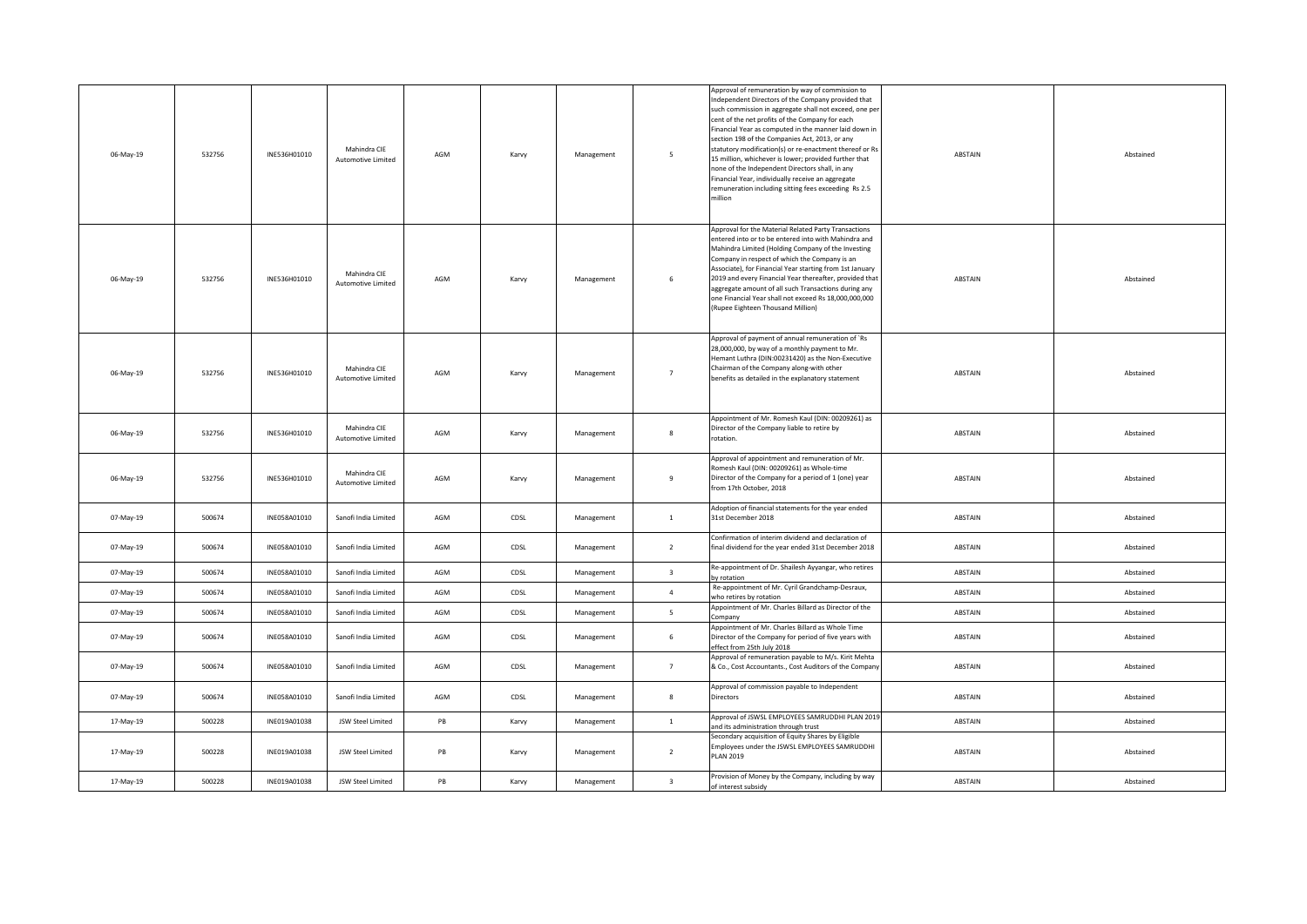| 27-May-19    | 500825 | INE216A01030 | <b>Britannia Industries</b><br>Limited                           | <b>TCM</b> (Equity<br>Shareholders) | <b>NSDL</b> | Management | $\mathbf{1}$            | Approval of the Scheme of Arrangement Amongst<br>Britannia Industries Limited (the "Company") and its<br>Members for Issue of Secured, Non- Convertible,<br>Redeemable, Fully Paid-Up Debentures by way of<br>Bonus to the Members as on Record Date out of the<br>Accumulated Profits Lying to the Credit of Profit & Loss<br>Account under Sections 230 to 232 and other applicable<br>provisions of the Companies Act, 2013 | ABSTAIN | ABSTAIN   |
|--------------|--------|--------------|------------------------------------------------------------------|-------------------------------------|-------------|------------|-------------------------|--------------------------------------------------------------------------------------------------------------------------------------------------------------------------------------------------------------------------------------------------------------------------------------------------------------------------------------------------------------------------------------------------------------------------------|---------|-----------|
| 29-May-19    | 540173 | INE572E01012 | PNB Housing Finance<br>Ltd                                       | PB                                  | CDSL        | Management | $\mathbf{1}$            | Amendment in Article 86 (b) of the Articles of<br>Association of the Company                                                                                                                                                                                                                                                                                                                                                   | ABSTAIN | ABSTAIN   |
| 30-May-19    | 539807 | INE483S01020 | Infibeam Avenues<br>Limited                                      | EGM                                 | CDSL        | Management | $\mathbf{1}$            | To consider the removal of M/s S R B C & Co., LLP as the<br>Joint Statutory Auditors of the Company                                                                                                                                                                                                                                                                                                                            | ABSTAIN | ABSTAIN   |
| 30-May-19    | 540565 | INE219X23014 | India Grid Trust                                                 | EGM                                 | Karvy       | Management | $\mathbf{1}$            | To Approve The Proposed Acquisition Of Power<br>Transmission Assets From Sponsor And Matters Related<br>Thereto                                                                                                                                                                                                                                                                                                                | FOR     | FOR       |
| 30-May-19    | 540565 | INE219X23014 | India Grid Trust                                                 | EGM                                 | Karvy       | Management | $\overline{2}$          | To Approve The Induction Of Esoteric II Pte. Ltd. As A<br>Sponsor Of Indigrid (Along With Sterlite Power Grid<br>Ventures Limited)                                                                                                                                                                                                                                                                                             | FOR     | FOR       |
| 30-May-19    | 540565 | INE219X23014 | India Grid Trust                                                 | EGM                                 | Karvy       | Management | $\overline{\mathbf{3}}$ | To Approve The Acquisiton Of The Issued, Subscribed,<br>And Paid-Up Capital Of The Investment Manager By<br>Electron Im Pte. Ltd. And The Consequent Change Of<br>Control                                                                                                                                                                                                                                                      | FOR     | FOR       |
| 30-May-19    | 540565 | INE219X23014 | India Grid Trust                                                 | EGM                                 | Karvy       | Management | $\overline{4}$          | To Approve The Amendment Of The Rofo Deed                                                                                                                                                                                                                                                                                                                                                                                      | FOR     | FOR       |
| $01$ -Jun-19 | 500676 | INE264A01014 | GlaxoSmithKline<br>Consumer Healthcare<br>Limited                | <b>TCM (Equity</b><br>Shareholders) | Karvy       | Management | $\mathbf{1}$            | Approval of the scheme of amalgamation among<br>GlaxoSmithKline Consumer Healthcare Limited and<br>Hindustan Unilever Limited and their respective<br>shareholders and creditors under sections 230 to 232<br>and other applicable provisions of the<br>Companies Act, 2013 and other matters incidental<br>thereto.                                                                                                           | ABSTAIN | Abstained |
| $01$ -Jun-19 |        |              |                                                                  |                                     |             |            |                         |                                                                                                                                                                                                                                                                                                                                                                                                                                |         |           |
|              | 507685 | INE075A01022 | Wipro Limited                                                    | PB                                  | Karvy       | Management | $\mathbf{1}$            | Approval for Buyback of Equity Shares                                                                                                                                                                                                                                                                                                                                                                                          | ABSTAIN | ABSTAIN   |
| $01$ -Jun-19 | 507685 | INE075A01022 | Wipro Limited                                                    | PB                                  | Karvy       | Management | $\overline{2}$          | Appointment of Mrs. Arundhati Bhattacharya (DIN<br>02011213) as an Independent Director of the Company                                                                                                                                                                                                                                                                                                                         | ABSTAIN | ABSTAIN   |
| 02-Jun-19    | 532523 | INE376G01013 | <b>Biocon Limited</b>                                            | PB                                  | Karvy       | Management | $\mathbf{1}$            | To approve the increase in the Authorised Share Capita<br>and consequent amendment to the Memorandum of<br>Association                                                                                                                                                                                                                                                                                                         | ABSTAIN | ABSTAIN   |
| 02-Jun-19    | 532523 | INE376G01013 | <b>Biocon Limited</b>                                            | PB                                  | Karvy       | Management | $\overline{2}$          | To approve the issue of Bonus Shares by way of<br>apitalisation of reserves                                                                                                                                                                                                                                                                                                                                                    | ABSTAIN | ABSTAIN   |
| 03-Jun-19    | 511243 | INE121A01024 | Cholamandalam<br>nvestment and Finance<br>Company Limited        | PB                                  | Karvy       | Management | <sup>1</sup>            | Approval for sub-division of existing each equity share<br>of face value of Rs.10/- fully paid up into five equity<br>shares of face value of Rs.2/- each fully paid-up                                                                                                                                                                                                                                                        | ABSTAIN | ABSTAIN   |
| 03-Jun-19    | 511243 | INE121A01024 | Cholamandalam<br>nvestment and Finance<br>Company Limited        | PB                                  | Karvy       | Management | $\overline{2}$          | Approval for alteration of the existing capital clause -<br>Clause V of the Memorandum of Association of the<br>company by substituting the same with a new Clause V                                                                                                                                                                                                                                                           | ABSTAIN | ABSTAIN   |
| 03-Jun-19    | 511243 | INE121A01024 | Cholamandalam<br><b>nvestment and Finance</b><br>Company Limited | PB                                  | Karvy       | Management | $\overline{\mathbf{3}}$ | Approval for alteration of the objects to be pursued by<br>the company - under Clause III(A)13(j), III(B)10 and<br>III(B)11 of the Memorandum of Association of the<br>company                                                                                                                                                                                                                                                 | ABSTAIN | ABSTAIN   |
| 03-Jun-19    | 506285 | INE462A01022 | <b>Bayer Cropscience</b><br>Limited                              | <b>TCM (Equity</b><br>Shareholders) | <b>NSDL</b> | Management | $\overline{1}$          | Approval of the Scheme of Amalgamation of Monsanto<br>India Limited (the Transferor Company) with Bayer<br>Crop Science Limited (the Transferee Company) and<br>their respective shareholders under Sections 230 to 232<br>and other applicable provisions of the Companies Act,<br>2013                                                                                                                                       | ABSTAIN | ABSTAIN   |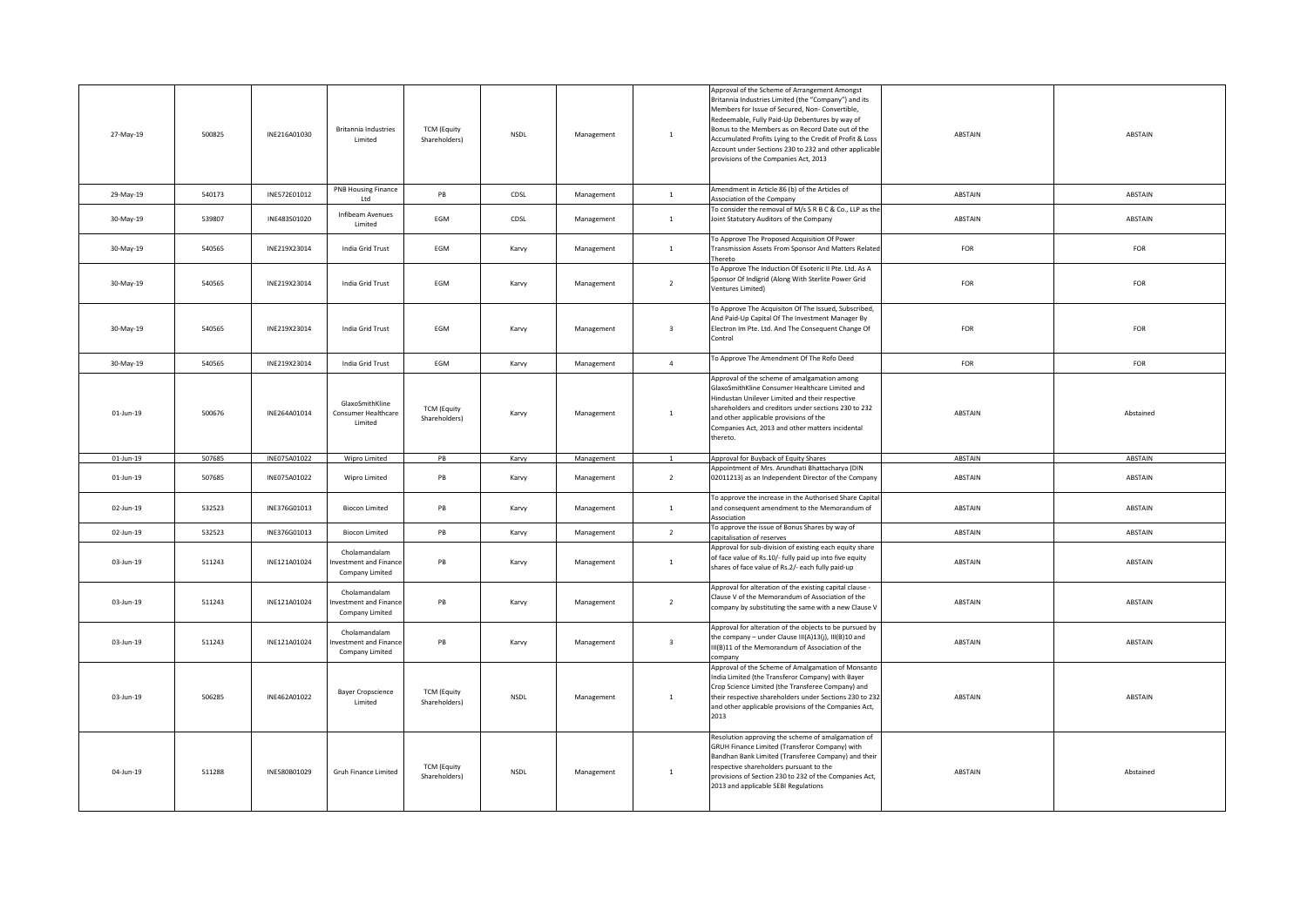| 04-Jun-19    | 524715 | INE044A01036 | Sun Pharmaceuticals<br><b>Industries Limited</b>       | <b>TCM (Equity</b><br>Shareholders) | CDSL        | Management | $\mathbf{1}$            | Composite Scheme of Arrangement among Sun<br>Pharmaceutical Industries Limited and Sun Pharma<br>(Netherlands) B.V., and Sun Pharmaceutical Holdings<br>USA Inc., and their respective members and creditors                                                                                                                                                         | ABSTAIN | Abstained |
|--------------|--------|--------------|--------------------------------------------------------|-------------------------------------|-------------|------------|-------------------------|----------------------------------------------------------------------------------------------------------------------------------------------------------------------------------------------------------------------------------------------------------------------------------------------------------------------------------------------------------------------|---------|-----------|
| 06-Jun-19    | 532822 | INE669E01016 | Vodafone Idea Limited                                  | <b>TCM (Equity</b><br>Shareholders) | <b>NSDL</b> | Management | 1                       | Scheme of Arrangement between Vodafone Idea<br>imited and Vodafone Towers Limited and their<br>respective<br>shareholders and creditors under Sections 230-232 of<br>the Companies Act, 2013                                                                                                                                                                         | ABSTAIN | ABSTAIN   |
| 08-Jun-19    | 532134 | INE028A01039 | Bank of Baroda                                         | PB                                  | Karvy       | Management | $\mathbf{1}$            | To create, offer, issue and allot requisite number of<br>Equity Shares of face value of Rs. 2/- (Rupees Two only)<br>each to the Government of India ("GOI") aggregating to<br>Rs. 5,042 Crore on preferential basis inclusive of<br>premium for cash at an Issue Price to be determined in<br>accordance with Regulation 164 of the SEBI (ICDR)<br>Regulations 2018 | ABSTAIN | ABSTAIN   |
| 08-Jun-19    | 533150 | INE484J01027 | Godrej Properties<br>Limited                           | PB                                  | Karvy       | Management | 1                       | To approve for raising of funds in one or more<br>tranches, by issuance of securities for an amount not<br>exceeding Rs. 2,500<br>crore                                                                                                                                                                                                                              | ABSTAIN | ABSTAIN   |
| 08-Jun-19    | 533150 | INE484J01027 | Godrej Properties<br>Limited                           | PB                                  | Karvy       | Management | $\overline{2}$          | To re-appoint Mr. Keki B. Dadiseth as an Independent<br>Director of the Company for a second term                                                                                                                                                                                                                                                                    | ABSTAIN | ABSTAIN   |
| 08-Jun-19    | 533150 | INE484J01027 | Godrej Properties<br>Limited                           | PB                                  | Karvy       | Management | $\overline{\mathbf{3}}$ | To re-appoint Mr. Pranay Vakil as an Independent<br>Director of the Company for a second term                                                                                                                                                                                                                                                                        | ABSTAIN | ABSTAIN   |
| 08-Jun-19    | 533150 | INE484J01027 | Godrej Properties<br>Limited                           | PB                                  | Karvy       | Management | $\overline{4}$          | To re-appoint Mrs. Lalita D. Gupte as an Independent<br>Director of the Company for a second term                                                                                                                                                                                                                                                                    | ABSTAIN | ABSTAIN   |
| 08-Jun-19    | 533150 | INE484J01027 | Godrej Properties<br>Limited                           | PB                                  | Karvy       | Management | 5 <sup>1</sup>          | To re-appoint Mr. Amitava Mukherjee as an<br>Independent Director of the Company for a second<br>term                                                                                                                                                                                                                                                                | ABSTAIN | ABSTAIN   |
| 11-Jun-19    | 511218 | INE721A01013 | Shriram Transport<br><b>Finance Company</b><br>Limited | PB                                  | CDSL        | Management | 1                       | Enhancement of limits of borrowing by the Board                                                                                                                                                                                                                                                                                                                      | ABSTAIN | ABSTAIN   |
| 11-Jun-19    | 511218 | INE721A01013 | Shriram Transport<br>Finance Company<br>Limited        | PB                                  | CDSL        | Management | $\overline{2}$          | Enhancement of limits for creation of security by the<br>Board in connection with borrowing                                                                                                                                                                                                                                                                          | ABSTAIN | ABSTAIN   |
| 11-Jun-19    | 511218 | INE721A01013 | Shriram Transport<br>Finance Company<br>Limited        | PB                                  | CDSL        | Management | $\overline{\mathbf{3}}$ | Renewal of limit to issue debentures on private<br>placement basis by the Board                                                                                                                                                                                                                                                                                      | ABSTAIN | ABSTAIN   |
| 12-Jun-19    | 532648 | INE528G01027 | Yes Bank Limited                                       | AGM                                 | Karvy       | Management | $\mathbf{1}$            | To consider and adopt<br>(a) the audited financial statements of the Bank for the<br>financial year ended March 31, 2019 and the Reports of<br>the Board of Directors and the Auditor's thereon and<br>(b) the audited consolidated financial statements of the<br>Bank for the financial year ended March 31, 2019 and<br>the Report of the Auditor's thereon       | ABSTAIN | ABSTAIN   |
| $12$ -Jun-19 | 532648 | INE528G01027 | Yes Bank Limited                                       | AGM                                 | Karvy       | Management | $\overline{2}$          | To declare dividend on Equity Shares                                                                                                                                                                                                                                                                                                                                 | ABSTAIN | ABSTAIN   |
| 12-Jun-19    | 532648 | INE528G01027 | Yes Bank Limited                                       | AGM                                 | Karvy       | Management | $\overline{\mathbf{3}}$ | To appoint a director in place of Mr. Subhash Chander<br>Kalia (DIN: 00075644), who retires by rotation and<br>eing eligible,<br>offers himself for re-appointment                                                                                                                                                                                                   | ABSTAIN | ABSTAIN   |
| 12-Jun-19    | 532648 | INE528G01027 | Yes Bank Limited                                       | AGM                                 | Karvy       | Management | $\overline{4}$          | To appoint Mr. Uttam Prakash Agarwal (DIN: 00272983)<br>s an Independent Director                                                                                                                                                                                                                                                                                    | ABSTAIN | ABSTAIN   |
| 12-Jun-19    | 532648 | INE528G01027 | Yes Bank Limited                                       | AGM                                 | Karvy       | Management | 5 <sup>5</sup>          | To appoint Mr. Thai Salas Vijayan (DIN: 00043959) as an<br>Independent Director                                                                                                                                                                                                                                                                                      | ABSTAIN | ABSTAIN   |
| 12-Jun-19    | 532648 | INE528G01027 | Yes Bank Limited                                       | AGM                                 | Karvy       | Management | $6\overline{6}$         | To appoint Mr. Maheswar Sahu (DIN: 00034051) as an<br>Independent Director                                                                                                                                                                                                                                                                                           | ABSTAIN | ABSTAIN   |
| 12-Jun-19    | 532648 | INE528G01027 | Yes Bank Limited                                       | AGM                                 | Karvy       | Management | 7                       | To appoint Mr. Anil Jaggia (DIN: 00317490) as an<br>Independent Director                                                                                                                                                                                                                                                                                             | ABSTAIN | ABSTAIN   |
| 12-Jun-19    | 532648 | INE528G01027 | Yes Bank Limited                                       | AGM                                 | Karvy       | Management | 8                       | To re-appoint Lt. Gen. (Dr.) Mukesh Sabharwal (Retd.)<br>(DIN: 05155598) as an Independent Director for the<br>second term                                                                                                                                                                                                                                           | ABSTAIN | ABSTAIN   |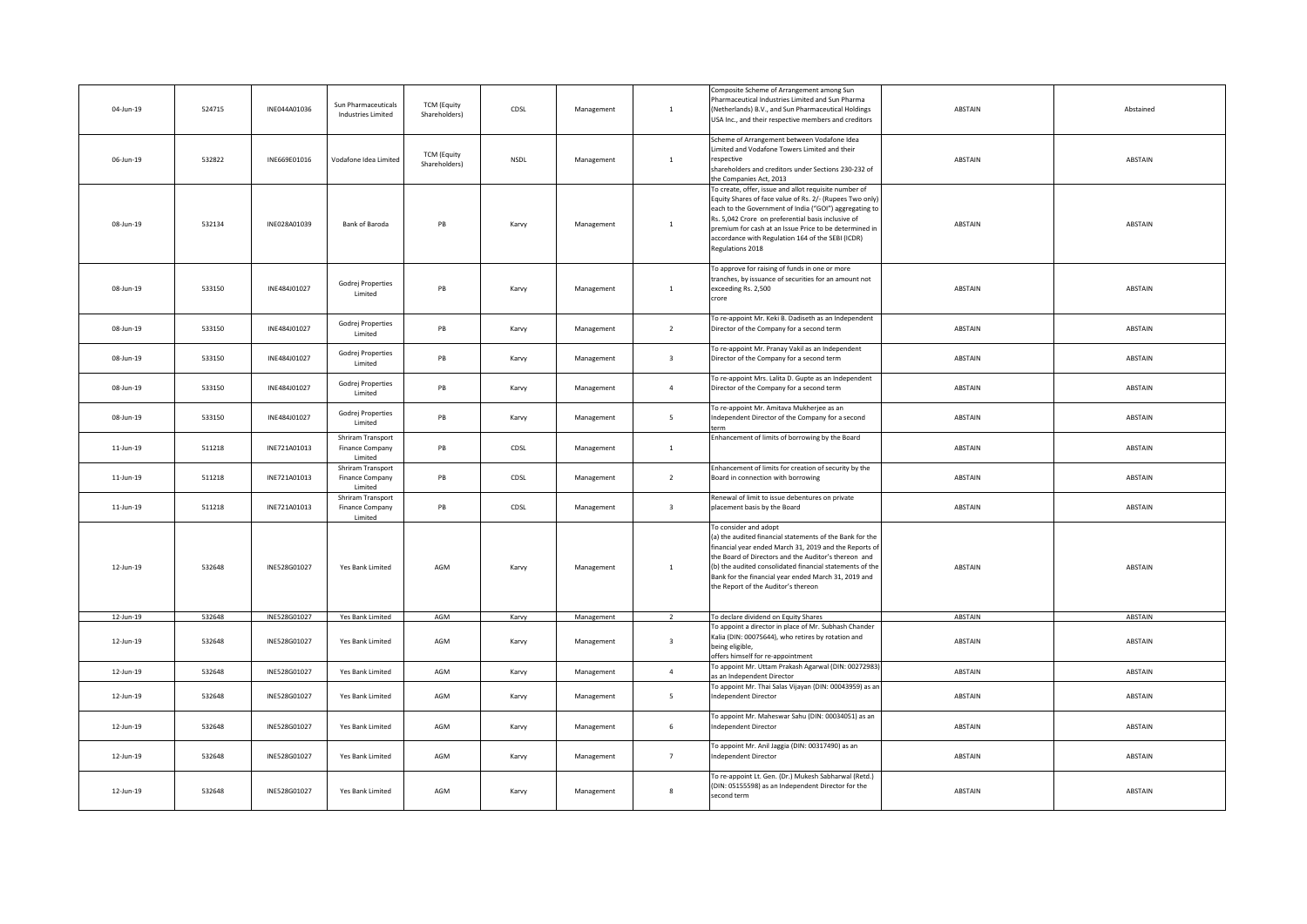| 12-Jun-19 | 532648 | INE528G01027 | Yes Bank Limited                            | AGM | Karvy       | Management | $\overline{9}$          | To re-appoint Mr. Brahm Dutt (DIN: 05308908) as an<br>Independent Director for the second term                                                                                                                                                                                                                                                                                                       | ABSTAIN | ABSTAIN |
|-----------|--------|--------------|---------------------------------------------|-----|-------------|------------|-------------------------|------------------------------------------------------------------------------------------------------------------------------------------------------------------------------------------------------------------------------------------------------------------------------------------------------------------------------------------------------------------------------------------------------|---------|---------|
| 12-Jun-19 | 532648 | INE528G01027 | Yes Bank Limited                            | AGM | Karvy       | Management | 10                      | To take on record RBI approval for appointment of Mr.<br>Brahm Dutt (DIN: 05308908) as a Non-Executive<br>(Independent) Part-Time Chairman of the Bank and to<br>approve his remuneration                                                                                                                                                                                                            | ABSTAIN | ABSTAIN |
| 12-Jun-19 | 532648 | INE528G01027 | Yes Bank Limited                            | AGM | Karvy       | Management | 11                      | To approve and ratify the appointment and<br>remuneration of Mr. Ajai Kumar (DIN: 02446976) as<br>Interim Managing Director & Chief Executive Officer                                                                                                                                                                                                                                                | ABSTAIN | ABSTAIN |
| 12-Jun-19 | 532648 | INE528G01027 | Yes Bank Limited                            | AGM | Karvy       | Management | 12                      | To approve and ratify use of Bank's provided<br>Accommodation and Car facility by Mr. Rana Kapoor, Ex<br>Managing Director & Chief Executive Office                                                                                                                                                                                                                                                  | ABSTAIN | ABSTAIN |
| 12-Jun-19 | 532648 | INE528G01027 | Yes Bank Limited                            | AGM | Karvy       | Management | 13                      | To approve the appointment of Mr. Ravneet Singh Gill<br>(DIN: 00091746) as a Director                                                                                                                                                                                                                                                                                                                | ABSTAIN | ABSTAIN |
| 12-Jun-19 | 532648 | INE528G01027 | Yes Bank Limited                            | AGM | Karvy       | Management | 14                      | To approve the appointment and remuneration of Mr.<br>Ravneet Singh Gill (DIN: 00091746) as Managing<br>Director & Chief Executive Officer                                                                                                                                                                                                                                                           | ABSTAIN | ABSTAIN |
| 12-Jun-19 | 532648 | INE528G01027 | Yes Bank Limited                            | AGM | Karvy       | Management | 15                      | To appoint Mr. Ravinder Kumar Khanna (DIN:<br>00305025) as a Non-Executive Non-Independent<br>Director (Indian<br>Partners' Representative Director)                                                                                                                                                                                                                                                 | ABSTAIN | ABSTAIN |
| 12-Jun-19 | 532648 | INE528G01027 | Yes Bank Limited                            | AGM | Karvy       | Management | 16                      | To appoint Ms. Shagun Kapur Gogia (DIN: 01714304) as<br>Non-Executive Non-Independent Director (Indian<br>Partners'<br>Representative Director)                                                                                                                                                                                                                                                      | ABSTAIN | ABSTAIN |
| 12-Jun-19 | 532648 | INE528G01027 | Yes Bank Limited                            | AGM | Karvy       | Management | 17                      | To authorize capital raising through an issuance of debt<br>nstruments                                                                                                                                                                                                                                                                                                                               | ABSTAIN | ABSTAIN |
| 12-Jun-19 | 532648 | INE528G01027 | Yes Bank Limited                            | AGM | Karvy       | Management | 18                      | To authorize capital raising through an issuance of<br>Equity Shares or other securities                                                                                                                                                                                                                                                                                                             | ABSTAIN | ABSTAIN |
| 12-Jun-19 | 532648 | INE528G01027 | Yes Bank Limited                            | AGM | Karvy       | Management | 19                      | To approve amendments to the Employees Stock<br>Option Scheme of the Bank, namely 'YBL ESOS - 2018'                                                                                                                                                                                                                                                                                                  | ABSTAIN | ABSTAIN |
| 13-Jun-19 | 532540 | INE467B01029 | <b>Tata Consultancy</b><br>Services Limited | AGM | <b>NSDL</b> | Management | $\mathbf{1}$            | To receive, consider and adopt:<br>a. the Audited Financial Statements of the Company for<br>the financial year ended March 31, 2019, together with<br>the Reports of the Board of Directors and the Auditors<br>thereon; and b. the Audited Consolidated Financial<br>Statements of the Company for the financial year<br>ended March 31, 2019, together with the Report of the<br>Auditors thereon | ABSTAIN | ABSTAIN |
| 13-Jun-19 | 532540 | INE467B01029 | <b>Tata Consultancy</b><br>Services Limited | AGM | <b>NSDL</b> | Management | $\overline{2}$          | To confirm the payment of Interim Dividends on Equity<br>Shares and to declare a Final Dividend on Equity Shares<br>for the financial year 2018-19                                                                                                                                                                                                                                                   | ABSTAIN | ABSTAIN |
| 13-Jun-19 | 532540 | INE467B01029 | <b>Tata Consultancy</b><br>Services Limited | AGM | NSDL        | Management | $\overline{\mathbf{3}}$ | To appoint a Director in place of N Ganapathy<br>Subramaniam (DIN 07006215) who retires by rotation<br>and, being<br>eligible, offers himself for re-appointment                                                                                                                                                                                                                                     | ABSTAIN | ABSTAIN |
| 13-Jun-19 | 532540 | INE467B01029 | <b>Tata Consultancy</b><br>Services Limited | AGM | <b>NSDL</b> | Management | $\overline{4}$          | Appointment of Hanne Birgitte Breinbjerg Sorensen as<br>an Independent Director                                                                                                                                                                                                                                                                                                                      | ABSTAIN | ABSTAIN |
| 13-Jun-19 | 532540 | INE467B01029 | <b>Tata Consultancy</b><br>Services Limited | AGM | <b>NSDL</b> | Management | 5                       | Appointment of Keki Minoo Mistry as an Independent<br>Director                                                                                                                                                                                                                                                                                                                                       | ABSTAIN | ABSTAIN |
| 13-Jun-19 | 532540 | INE467B01029 | <b>Tata Consultancy</b><br>Services Limited | AGM | <b>NSDL</b> | Management | 6                       | Appointment of Daniel Hughes Callahan as an<br>Independent Director                                                                                                                                                                                                                                                                                                                                  | ABSTAIN | ABSTAIN |
| 13-Jun-19 | 532540 | INE467B01029 | <b>Tata Consultancy</b><br>Services Limited | AGM | <b>NSDL</b> | Management | $\overline{7}$          | Re-appointment of Om Prakash Bhatt as an<br>Independent Director                                                                                                                                                                                                                                                                                                                                     | ABSTAIN | ABSTAIN |
| 13-Jun-19 | 532540 | INE467B01029 | <b>Tata Consultancy</b><br>Services Limited | AGM | <b>NSDL</b> | Management | $\bf{8}$                | Payment of Commission to Non Whole-time Directors<br>of the Company                                                                                                                                                                                                                                                                                                                                  | ABSTAIN | ABSTAIN |
| 18-Jun-19 | 500400 | INE245A01021 | Tata Power Company<br>Limited               | AGM | NSDL        | Management | $\mathbf 1$             | Adoption of the Audited Financial Statements of the<br>Company for the financial year ended 31st March 2019,<br>together with the Reports of the Board of Directors and<br>the Auditors thereon                                                                                                                                                                                                      | ABSTAIN | ABSTAIN |
| 18-Jun-19 | 500400 | INE245A01021 | Tata Power Company<br>Limited               | AGM | <b>NSDL</b> | Management | $\overline{2}$          | Adoption of Audited Consolidated Financial Statements<br>of the Company for the financial year ended 31st March<br>2019, together with the Report of the Auditors thereon                                                                                                                                                                                                                            | ABSTAIN | ABSTAIN |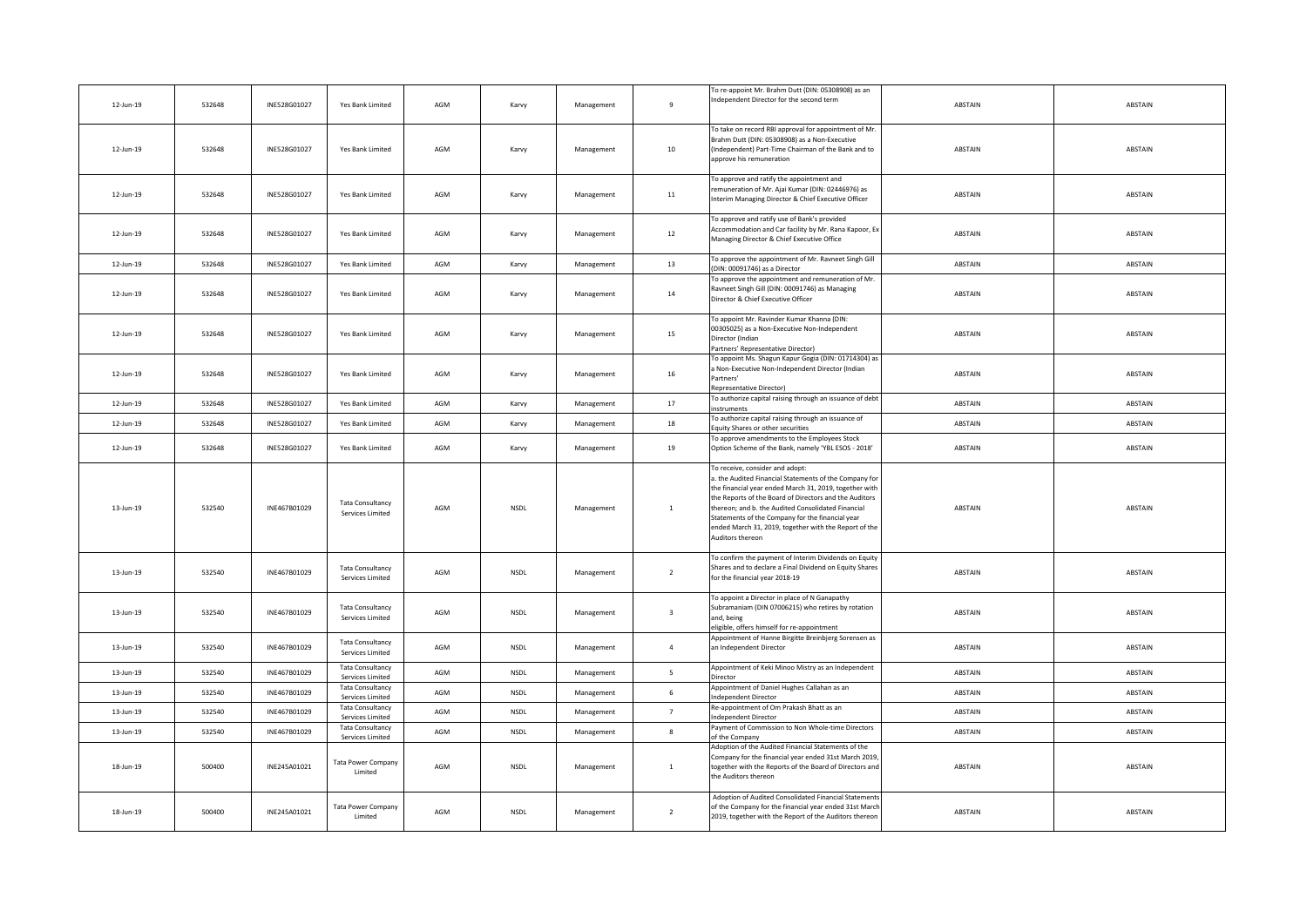| 18-Jun-19    | 500400 | INE245A01021 | <b>Tata Power Company</b><br>Limited | AGM | <b>NSDL</b> | Management | $\overline{\mathbf{3}}$  | Declaration of dividend on Equity Shares for the<br>financial year ended 31st March 2019                                                                                                                                                                                                                                                           | ABSTAIN        | ABSTAIN |
|--------------|--------|--------------|--------------------------------------|-----|-------------|------------|--------------------------|----------------------------------------------------------------------------------------------------------------------------------------------------------------------------------------------------------------------------------------------------------------------------------------------------------------------------------------------------|----------------|---------|
|              |        |              |                                      |     |             |            |                          | Appointment of Director in place of Mr. Banmali                                                                                                                                                                                                                                                                                                    |                |         |
| 18-Jun-19    | 500400 | INE245A01021 | Tata Power Company<br>Limited        | AGM | <b>NSDL</b> | Management | $\overline{4}$           | Agrawala (DIN: 00120029), who retires by rotation and,<br>being eligible, offers himself for re-appointment                                                                                                                                                                                                                                        | ABSTAIN        | ABSTAIN |
| 18-Jun-19    | 500400 | INE245A01021 | <b>Tata Power Company</b><br>Limited | AGM | NSDL        | Management | 5                        | Appointment of Mr. Ashok Sinha as a Director and as<br>an Independent Director                                                                                                                                                                                                                                                                     | ABSTAIN        | ABSTAIN |
| 18-Jun-19    | 500400 | INE245A01021 | <b>Tata Power Company</b><br>Limited | AGM | <b>NSDL</b> | Management | 6                        | Appointment of Branch Auditors                                                                                                                                                                                                                                                                                                                     | ABSTAIN        | ABSTAIN |
| 18-Jun-19    | 500400 | INE245A01021 | <b>Tata Power Company</b><br>Limited | AGM | <b>NSDL</b> | Management | $7^{\circ}$              | Ratification of Cost Auditor's Remuneration                                                                                                                                                                                                                                                                                                        | ABSTAIN        | ABSTAIN |
| 20-Jun-19    | 500112 | INE062A01020 | State Bank of India                  | AGM | Physical    | Management | $\mathbf{1}$             | To discuss and adopt the Balance Sheet and the Profit<br>and Loss Account of the State Bank of India made up to<br>the 31st day of March 2019, the report of the Central<br>Board on the working and activities of the State Bank of<br>India for the period covered by the Accounts and the<br>Auditor's Report on the Balance Sheet and Accounts | ABSTAIN        | ABSTAIN |
| 20-Jun-19    | 500850 | INE053A01029 | The Indian Hotels<br>Company Limited | AGM | <b>NSDL</b> | Management | $\mathbf{1}$             | To receive, consider and adopt the Audited Standalone<br>Financial Statements of the Company for the Financial<br>Year ended March 31, 2019, together with the Report<br>of the Board of Directors and the Auditors thereon                                                                                                                        | ABSTAIN        | ABSTAIN |
| 20-Jun-19    | 500850 | INE053A01029 | The Indian Hotels<br>Company Limited | AGM | NSDL        | Management | $\overline{2}$           | To receive, consider and adopt the Audited<br>Consolidated Financial Statements of the Company for<br>the Financial Year ended March 31, 2019, together with<br>the Report of the Auditors thereon                                                                                                                                                 | ABSTAIN        | ABSTAIN |
| 20-Jun-19    | 500850 | INE053A01029 | The Indian Hotels<br>Company Limited | AGM | <b>NSDL</b> | Management | $\overline{\mathbf{3}}$  | To declare a dividend on Equity Shares for the Financial<br>Year ended March 31, 2019                                                                                                                                                                                                                                                              | ABSTAIN        | ABSTAIN |
| 20-Jun-19    | 500850 | INE053A01029 | The Indian Hotels<br>Company Limited | AGM | NSDL        | Management | $\overline{4}$           | To appoint a Director in place of Mr. Puneet Chhatwal<br>(DIN: 07624616) who retires by rotation and, being<br>eligible, offers himself for re appointment                                                                                                                                                                                         | ABSTAIN        | ABSTAIN |
| 20-Jun-19    | 500850 | INE053A01029 | The Indian Hotels<br>Company Limited | AGM | NSDL        | Management | $\overline{\phantom{0}}$ | Appointment of Mr. Venu Srinivasan as a Director of<br>the Company                                                                                                                                                                                                                                                                                 | ABSTAIN        | ABSTAIN |
| 20-Jun-19    | 500850 | INE053A01029 | The Indian Hotels<br>Company Limited | AGM | <b>NSDL</b> | Management | $6\overline{6}$          | Appointment of Mr. Mehernosh Kapadia as a Director<br>of the Company                                                                                                                                                                                                                                                                               | ABSTAIN        | ABSTAIN |
| 20-Jun-19    | 500850 | INE053A01029 | The Indian Hotels<br>Company Limited | AGM | <b>NSDL</b> | Management | $\overline{7}$           | Commission to Non-Wholetime Directors                                                                                                                                                                                                                                                                                                              | ABSTAIN        | ABSTAIN |
| $21$ -Jun-19 | 512070 | INE628A01036 | <b>UPL Limited</b>                   | EGM | <b>NSDL</b> | Management | <sup>1</sup>             | <b>Issue of Bonus Shares</b>                                                                                                                                                                                                                                                                                                                       | <b>ABSTAIN</b> | ABSTAIN |
| $22$ -Jun-19 | 500209 | INE009A01021 | Infosys Limited                      | AGM | <b>NSDL</b> | Management | $\mathbf{1}$             | Adoption of financial Statements                                                                                                                                                                                                                                                                                                                   | <b>ABSTAIN</b> | ABSTAIN |
| 22-Jun-19    | 500209 | INE009A01021 | Infosys Limited                      | AGM | <b>NSDL</b> | Management | $\overline{2}$           | Declaration of dividend                                                                                                                                                                                                                                                                                                                            | ABSTAIN        | ABSTAIN |
| 22-Jun-19    | 500209 | INE009A01021 | Infosys Limited                      | AGM | <b>NSDL</b> | Management | $\overline{\mathbf{3}}$  | Appointment of Nandan M Nilekani as a director liable<br>to retire by rotation                                                                                                                                                                                                                                                                     | ABSTAIN        | ABSTAIN |
| 22-Jun-19    | 500209 | INE009A01021 | Infosys Limited                      | AGM | <b>NSDL</b> | Management | $\overline{4}$           | Approval of the Infosys Expanded Stock Ownership<br>Program 2019 ("the 2019 Plan") and grant of stock<br>incentives to the eligible employees of the company<br>under the 2019 Plan                                                                                                                                                                | ABSTAIN        | ABSTAIN |
| 22-Jun-19    | 500209 | INE009A01021 | <b>Infosys Limited</b>               | AGM | <b>NSDL</b> | Management | $5\overline{5}$          | Approval of the Infosys Expanded Stock Ownership<br>Program 2019 (" the 2019 Plan") and grant of stock<br>incentives to the eligible employees of the company's<br>subsidiaries under the 2019 Plan                                                                                                                                                | ABSTAIN        | ABSTAIN |
| 22-Jun-19    | 500209 | INE009A01021 | Infosys Limited                      | AGM | <b>NSDL</b> | Management | 6                        | Approval for secondary acquisition of shares of the<br>company by the Infosys Expanded Stock Ownership<br>Trust for the implementation of the Infosys Expanded<br>Stock Ownership Program - 2019 (" the 2019 Plan")                                                                                                                                | ABSTAIN        | ABSTAIN |
| 22-Jun-19    | 500209 | INE009A01021 | Infosys Limited                      | AGM | NSDL        | Management | $\overline{7}$           | Approval of grant of Stock Incentives to Salil Parekh,<br>Cheif Executive Officer and Managing Director (CEO &<br>MD), under the Infosys Expanded Stock Ownership<br>Program - 2019(" the 2019 Plan ")                                                                                                                                             | ABSTAIN        | ABSTAIN |
| 22-Jun-19    | 500209 | INE009A01021 | Infosys Limited                      | AGM | NSDL        | Management | $\bf 8$                  | Approval for changing the terms of the appointment of<br>Salil Parekh, Chief Executive Officer and Managing<br>Director (CEO & MD)                                                                                                                                                                                                                 | ABSTAIN        | ABSTAIN |
| 22-Jun-19    | 500209 | INE009A01021 | <b>Infosys Limited</b>               | AGM | NSDL        | Management | $\mathsf g$              | Approval of grant of Stock Incentives to U.B. Pravin Rao,<br>Chief Operating Officer (COO) and Whole-time Director,<br>under the Infosys Expanded Stock Ownership Program<br>2019 ("the 2019 Plan")                                                                                                                                                | ABSTAIN        | ABSTAIN |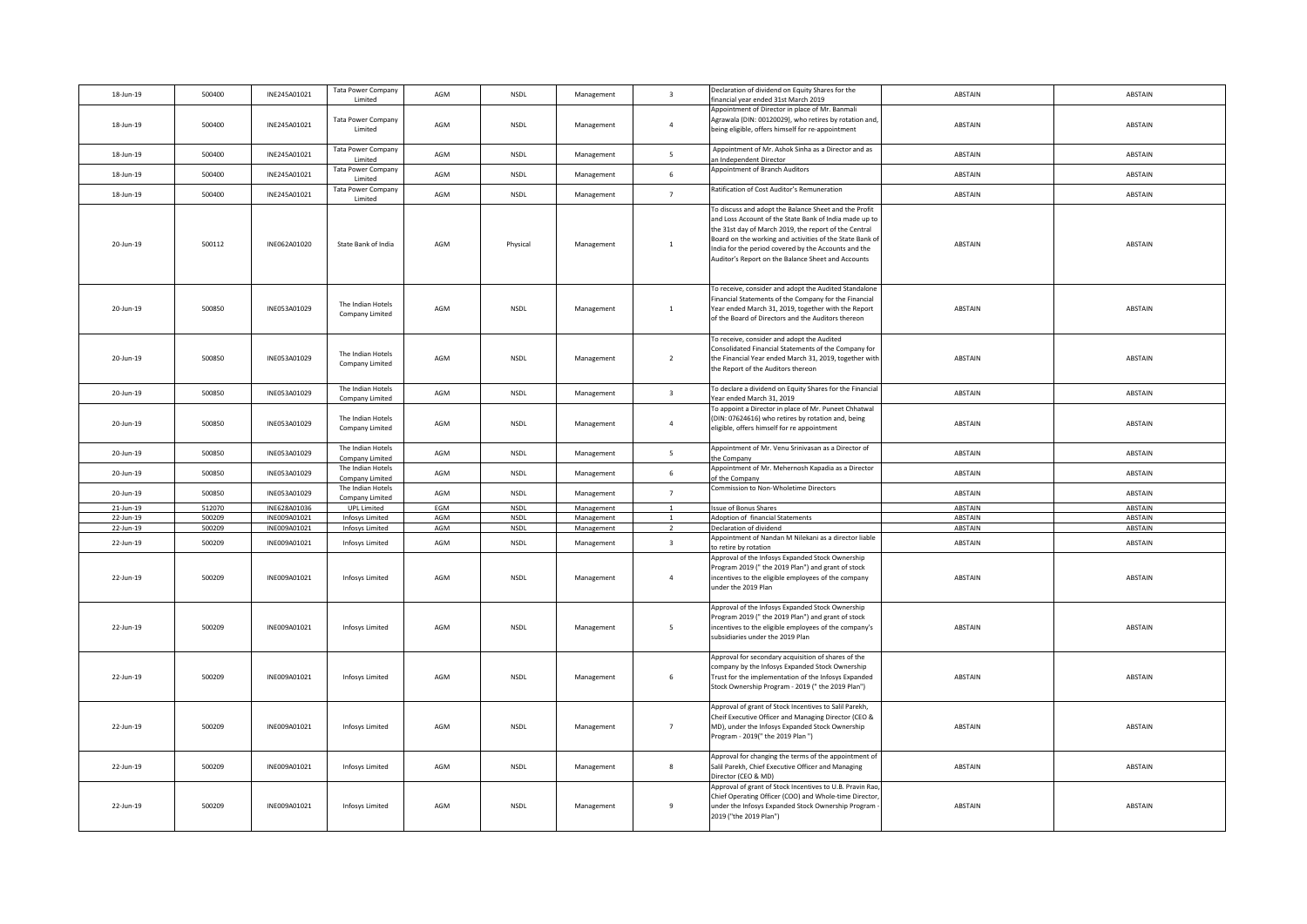| 27-Jun-19 | 532134 | INE028A01039 | Bank of Baroda                                                            | AGM | Karvy       | Management | 1                       | To discuss, approve and adopt the Balance Sheet of the<br>Bank as at 31st March 2019, Profit and Loss Account for<br>the year ended 31 st March, 2019, the report of the<br>Board of Directors on the working and activities of the<br>Bank for the period covered by the accounts and the<br>Auditor's Report on the Balance Sheet and Accounts     | ABSTAIN | ABSTAIN |
|-----------|--------|--------------|---------------------------------------------------------------------------|-----|-------------|------------|-------------------------|------------------------------------------------------------------------------------------------------------------------------------------------------------------------------------------------------------------------------------------------------------------------------------------------------------------------------------------------------|---------|---------|
| 27-Jun-19 | 532134 | INE028A01039 | <b>Bank of Baroda</b>                                                     | AGM | Karvy       | Management | $\overline{2}$          | To approve Equity Capital Plan of Bank for FY2019-20<br>by Special Resolution                                                                                                                                                                                                                                                                        | ABSTAIN | ABSTAIN |
| 27-Jun-19 | 532134 | INE028A01039 | Bank of Baroda                                                            | AGM | Karvy       | Management | $\overline{\mathbf{3}}$ | To approve issuance upto 15,00,00,000 (Fifteen Crore)<br>fresh equity shares to<br>Employees and Whole Time Directors of the Bank<br>under Bank of Baroda Employee Share Purchase<br>Scheme ("BOB-ESPS") pursuant to SEBI (SBEB)<br>Regulations, 2014 by Special Resolution.                                                                         | ABSTAIN | ABSTAIN |
| 27-Jun-19 | 532149 | INE084A01016 | Bank of India                                                             | AGM | CDSL        | Management | $\mathbf{1}$            | To discuss, approve and adopt the Audited Balance<br>Sheet as at 31st March 2019, Profit and Loss Account of<br>the Bank for the year ended 31st March 2019, Report o<br>the Board of Directors on the working and activities of<br>the Bank for the period covered by the Accounts and<br>the Auditors' Report on the Balance Sheet and<br>Accounts | ABSTAIN | ABSTAIN |
| 27-Jun-19 | 540716 | INE765G01017 | <b>ICICI Lombard General</b><br>Insurance Company<br>Limited              | AGM | Karvy       | Management | $\mathbf 1$             | To receive, consider and adopt the Audited Financial<br>Statements for the<br>Financial Year ended March 31, 2019, together with the<br>Reports of the<br>Board of Directors and Auditors thereon                                                                                                                                                    | ABSTAIN | ABSTAIN |
| 27-Jun-19 | 540716 | INE765G01017 | <b>ICICI Lombard General</b><br><b>Insurance Company</b><br>Limited       | AGM | Karvy       | Management | $\overline{2}$          | To confirm the interim dividend on equity shares of the<br>Company.                                                                                                                                                                                                                                                                                  | ABSTAIN | ABSTAIN |
| 27-Jun-19 | 540716 | INE765G01017 | <b>ICICI Lombard Genera</b><br><b>Insurance Company</b><br><b>Limited</b> | AGM | Karvy       | Management | $\overline{\mathbf{3}}$ | To declare final dividend on equity shares of the<br>Company for the financial<br>ear ended March 31, 2019                                                                                                                                                                                                                                           | ABSTAIN | ABSTAIN |
| 27-Jun-19 | 540716 | INE765G01017 | <b>ICICI Lombard General</b><br><b>Insurance Company</b><br>Limited       | AGM | Karvy       | Management | $\overline{4}$          | To appoint a Director in place of Mr. Sanjeev Mantri<br>(DIN: 07192264), who<br>retires by rotation and, being eligible, offers himself for<br>re-appointment.                                                                                                                                                                                       | ABSTAIN | ABSTAIN |
| 27-Jun-19 | 540716 | INE765G01017 | <b>ICICI Lombard General</b><br>Insurance Company<br>Limited              | AGM | Karvy       | Management | $\overline{5}$          | To approve appointment of Ms. Vishakha Mulye (DIN:<br>00203578) as a Non-Executive, Non-independent<br>Director of the Company                                                                                                                                                                                                                       | ABSTAIN | ABSTAIN |
| 27-Jun-19 | 540716 | INE765G01017 | <b>ICICI Lombard General</b><br><b>Insurance Company</b><br>Limited       | AGM | Karvy       | Management | 6                       | To approve appointment of Mr. Sandeep Batra (DIN:<br>03620913) as a Non Executive, Non-independent<br>Director of the Company                                                                                                                                                                                                                        | ABSTAIN | ABSTAIN |
| 27-Jun-19 | 540716 | INE765G01017 | <b>ICICI Lombard General</b><br>Insurance Company<br>Limited              | AGM | Karvy       | Management | $\overline{7}$          | To approve revision in remuneration payable to Mr.<br><b>Bhargav Dasgupta</b><br>(DIN: 00047728), Managing Director & CEO of the<br>Company                                                                                                                                                                                                          | ABSTAIN | ABSTAIN |
| 27-Jun-19 | 540716 | INE765G01017 | <b>ICICI Lombard Genera</b><br><b>Insurance Company</b><br>Limited        | AGM | Karvy       | Management | 8                       | To approve revision in remuneration payable to Mr.<br>Alok Kumar Agarwal<br>(DIN: 03434304), Executive Director-Wholesale of the<br>Company                                                                                                                                                                                                          | ABSTAIN | ABSTAIN |
| 27-Jun-19 | 540716 | INE765G01017 | <b>ICICI Lombard Genera</b><br><b>Insurance Company</b><br>Limited        | AGM | Karvy       | Management | $\overline{9}$          | To approve revision in remuneration payable to Mr.<br>Sanjeev Mantri (DIN:<br>07192264), Executive Director-Retail of the Company                                                                                                                                                                                                                    | ABSTAIN | ABSTAIN |
| 27-Jun-19 | 500820 | INE021A01026 | <b>Asian Paints Limited</b>                                               | AGM | <b>NSDL</b> | Management | $\overline{1}$          | Adoption of the financial statements of the Company<br>for the financial year ended 31st March, 2019 together<br>with the reports of the Board of Directors and Auditors'<br>thereon                                                                                                                                                                 | ABSTAIN | ABSTAIN |
| 27-Jun-19 | 500820 | INE021A01026 | Asian Paints Limited                                                      | AGM | NSDL        | Management | $\overline{2}$          | Declaration of dividend on equity shares for the<br>financial year ended 31st March, 2019                                                                                                                                                                                                                                                            | ABSTAIN | ABSTAIN |
| 27-Jun-19 | 500820 | INE021A01026 | <b>Asian Paints Limited</b>                                               | AGM | <b>NSDL</b> | Management | $\overline{\mathbf{3}}$ | Appointment of Director in place of Mr. Abhay Vakil<br>(DIN: 00009151) who retires by rotation and being<br>eligible, offers himself for re-appointment                                                                                                                                                                                              | ABSTAIN | ABSTAIN |
| 27-Jun-19 | 500820 | INE021A01026 | Asian Paints Limited                                                      | AGM | <b>NSDL</b> | Management | $\overline{4}$          | Appointment of Director in place of Mr. Malav Dani<br>(DIN: 01184336) who retires by rotation and being<br>eligible, offers himself for re-appointment                                                                                                                                                                                               | ABSTAIN | ABSTAIN |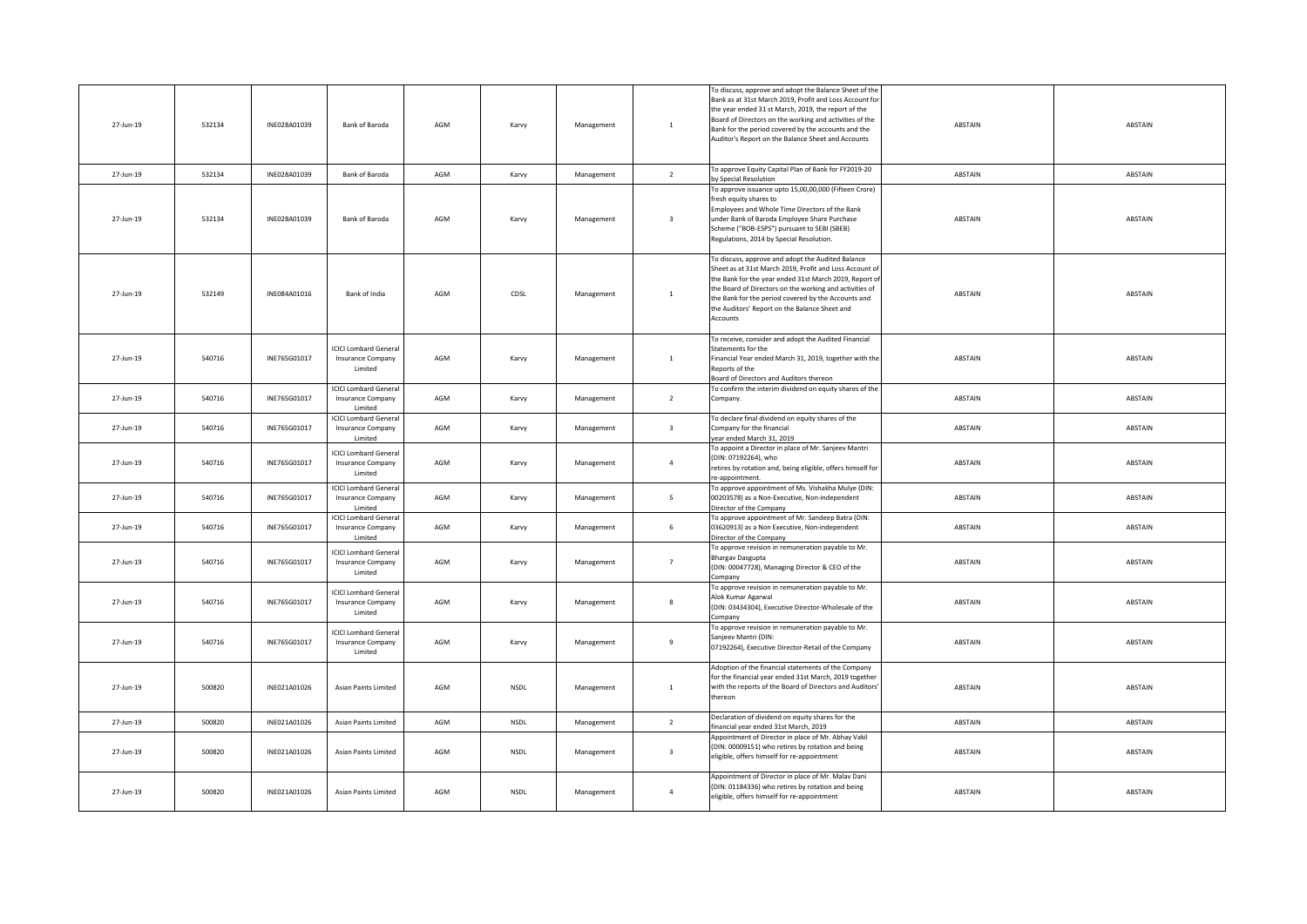| 27-Jun-19 | 500820 | INE021A01026 | <b>Asian Paints Limited</b> | AGM            | <b>NSDL</b> | Management | $\overline{\phantom{0}}$ | Appointment of Mr. Jigish Choksi (DIN: 08093304) as a<br>Non-Executive Director of the Company, liable<br>to retire by rotation                                                                                                                                                                                                                           | ABSTAIN | ABSTAIN   |
|-----------|--------|--------------|-----------------------------|----------------|-------------|------------|--------------------------|-----------------------------------------------------------------------------------------------------------------------------------------------------------------------------------------------------------------------------------------------------------------------------------------------------------------------------------------------------------|---------|-----------|
| 27-Jun-19 | 500820 | INE021A01026 | Asian Paints Limited        | AGM            | <b>NSDL</b> | Management | 6                        | Ratification of remuneration payable to M/s. RA & Co.,<br>Cost Accountants (Firm Registration Number 000242),<br>Cost Auditors, of the Company for the financial year<br>ending 31st March, 2020                                                                                                                                                          | ABSTAIN | ABSTAIN   |
| 27-Jun-19 | 532814 | INE562A01011 | <b>Indian Bank</b>          | AGM            | CDSL        | Management | $\mathbf{1}$             | To discuss, approve and adopt the Audited Balance<br>Sheet of the Bank as at March 31, 2019, the Profit and<br>Loss account for the year ended on that date, the<br>Report of the Board of Directors on the working and<br>activities of the Bank for the period covered by the<br>Accounts and the Auditors' Report on the Balance<br>Sheet and Accounts | ABSTAIN | ABSTAIN   |
| 27-Jun-19 | 542337 | INE020801028 | Spencers Retail Ltd         | $\mathsf{PB}$  | NSDL        | Management | $1\,$                    | To invest in / acquire 44,58,30,000 fully paid-up equity<br>shares of Rs. 10/- each of Natures Basket Limited (NBL),<br>a wholly owned subsidiary of Godrej Indusrties Limited<br>(GIL), both NBL and GIL                                                                                                                                                 | ABSTAIN | Abstained |
| 28-Jun-19 | 541153 | INE545U01014 | <b>Bandhan Bank Limited</b> | AGM            | Karvy       | Management | $\mathbf 1$              | To consider and adopt the Audited Annual Financial<br>Statements of the Bank for the financial year ended on<br>March 31, 2019 and<br>the Report of the Board of Directors and Auditors'<br>thereon                                                                                                                                                       | ABSTAIN | ABSTAIN   |
| 28-Jun-19 | 541153 | INE545U01014 | Bandhan Bank Limited        | AGM            | Karvy       | Management | $\overline{2}$           | To declare dividend on equity shares of the Bank for<br>the financial year ended March 31, 2019                                                                                                                                                                                                                                                           | ABSTAIN | ABSTAIN   |
| 28-Jun-19 | 541153 | INE545U01014 | Bandhan Bank Limited        | $\mathsf{AGM}$ | Karvy       | Management | $\overline{\mathbf{3}}$  | To appoint a director in place of Dr. Holger Dirk<br>Michaelis (DIN: 07205838), who retires by rotation and<br>being eligible,<br>offers himself for re-appointment                                                                                                                                                                                       | ABSTAIN | ABSTAIN   |
| 28-Jun-19 | 541153 | INE545U01014 | Bandhan Bank Limited        | AGM            | Karvy       | Management | $\overline{4}$           | To appoint Deloitte Haskins & Sells, Chartered<br>Accountants (Firm Registration Number 117365W), as<br>the Statutory Auditors of<br>the Bank and fix the remuneration thereof                                                                                                                                                                            | ABSTAIN | ABSTAIN   |
| 28-Jun-19 | 541153 | INE545U01014 | Bandhan Bank Limited        | AGM            | Karvy       | Management | $\overline{\phantom{0}}$ | Appointment of Dr. Allamraju Subramanya Ramasastri<br>(DIN: 06916673) as an Independent Director                                                                                                                                                                                                                                                          | ABSTAIN | ABSTAIN   |
| 28-Jun-19 | 541153 | INE545U01014 | Bandhan Bank Limited        | AGM            | Karvy       | Management | $\,$ 6 $\,$              | Appointment of Dr. Anup Kumar Sinha (DIN 08249893)<br>as an Independent Director                                                                                                                                                                                                                                                                          | ABSTAIN | ABSTAIN   |
| 28-Jun-19 | 541153 | INE545U01014 | <b>Bandhan Bank Limited</b> | AGM            | Karvy       | Management | $\overline{7}$           | Appointment of Mr. Santanu Mukherjee (DIN:<br>07716452) as an Independent Director                                                                                                                                                                                                                                                                        | ABSTAIN | ABSTAIN   |
| 28-Jun-19 | 541153 | INE545U01014 | <b>Bandhan Bank Limited</b> | AGM            | Karvy       | Management | $\mathbf{g}$             | Appointment and remuneration of Dr. Anup Kumar<br>Sinha (DIN 08249893) as Non-Executive (Part-time)<br>hairman                                                                                                                                                                                                                                            | ABSTAIN | ABSTAIN   |
| 28-Jun-19 | 541153 | INE545U01014 | <b>Bandhan Bank Limited</b> | AGM            | Karvy       | Management | $\mathbf{q}$             | Re-appointment of Ms. Thekedathumadam Subramani<br>Raji Gain (DIN: 07256149) as an Independent Director<br>by way of special<br>esolution                                                                                                                                                                                                                 | ABSTAIN | ABSTAIN   |
| 28-Jun-19 | 541153 | INE545U01014 | <b>Bandhan Bank Limited</b> | AGM            | Karvy       | Management | 10                       | To ratify 'Bandhan Bank Employee Stock Option Plan<br>Series 1' by way of special resolution                                                                                                                                                                                                                                                              | ABSTAIN | ABSTAIN   |
| 28-Jun-19 | 541153 | INE545U01014 | Bandhan Bank Limited        | AGM            | Karvy       | Management | 11                       | Approval of increase in total number of options for<br>grant under 'Bandhan Bank Employee Stock Option<br>Plan Series 1' by way of<br>pecial resolution                                                                                                                                                                                                   | ABSTAIN | ABSTAIN   |
| 28-Jun-19 | 541153 | INE545U01014 | <b>Bandhan Bank Limited</b> | AGM            | Karvy       | Management | 12                       | Holding of office or Place of Profit by Mr. Vaskar Ghosh                                                                                                                                                                                                                                                                                                  | ABSTAIN | ABSTAIN   |
| 28-Jun-19 | 532477 | INE692A01016 | Union Bank of India         | AGM            | CDSL        | Management | $\mathbf{1}$             | To discuss, approve and adopt the Balance Sheet of the<br>Bank as at 31st March 2019, Profit and Loss Account for<br>the year ended on that date, the Report of the Board of<br>Directors on the working and activities of the Bank for<br>the period covered by the Accounts and the Auditor's<br>Report on the Balance Sheet and Accounts               | ABSTAIN | ABSTAIN   |
| 28-Jun-19 | 532477 | INE692A01016 | Union Bank of India         | AGM            | CDSL        | Management | $\overline{2}$           | To raise Capital through FPO/Rights/QIP/Preferential<br>allotment etc                                                                                                                                                                                                                                                                                     | ABSTAIN | ABSTAIN   |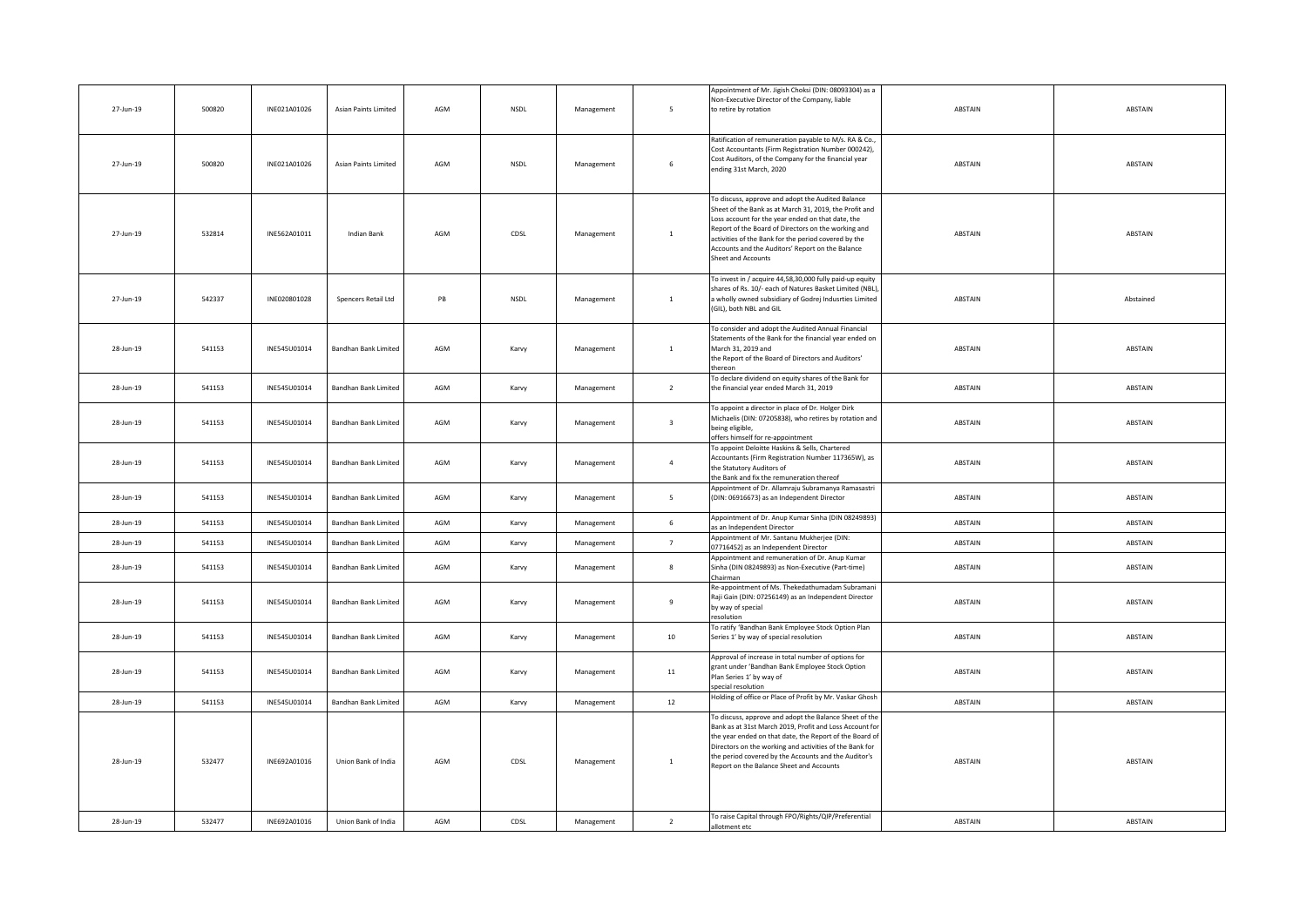| 28-Jun-19 | 506401 | INE288B01029 | Deepak Nitrite Limited               | AGM | CDSL  | Management | $\mathbf{1}$            | To receive, consider, approve and adopt the Audited<br>Balance Sheet, Statement of Profit and Loss, Cash Flow<br>Statement and Changes in Equity for the Financial Year<br>ended March 31, 2019, together with the Directors'<br>Report and the Auditor's Report thereon | ABSTAIN | ABSTAIN |
|-----------|--------|--------------|--------------------------------------|-----|-------|------------|-------------------------|--------------------------------------------------------------------------------------------------------------------------------------------------------------------------------------------------------------------------------------------------------------------------|---------|---------|
| 28-Jun-19 | 506401 | INE288B01029 | Deepak Nitrite Limited               | AGM | CDSL  | Management | $\overline{2}$          | To consider declaration of Dividend on Equity Shares<br>for the Financial Year ended March 31, 2019                                                                                                                                                                      | ABSTAIN | ABSTAIN |
| 28-Jun-19 | 506401 | INE288B01029 | Deepak Nitrite Limited               | AGM | CDSL  | Management | $\overline{\mathbf{3}}$ | To appoint a Director in place of Shri Sanjay Upadhyay<br>(DIN: 01776546), who retires by rotation at this Annual<br>General Meeting, in terms of Section 152(6) of the<br>Companies Act, 2013 and, being eligible, has offered<br>himself for re-appointment            | ABSTAIN | ABSTAIN |
| 28-Jun-19 | 506401 | INE288B01029 | Deepak Nitrite Limited               | AGM | CDSL  | Management | $\overline{4}$          | Re-appointment of Shri Deepak C. Mehta (DIN:<br>00028377) as Chairman & Managing Director of the<br>ompany                                                                                                                                                               | ABSTAIN | ABSTAIN |
| 28-Jun-19 | 506401 | INE288B01029 | Deepak Nitrite Limited               | AGM | CDSL  | Management | $5\overline{ }$         | Re-appointment of Shri Sudhin Choksey (DIN:<br>00036085) as an Independent Director of the Company<br>for a second term of 3 consecutive years                                                                                                                           | ABSTAIN | ABSTAIN |
| 28-Jun-19 | 506401 | INE288B01029 | Deepak Nitrite Limited               | AGM | CDSL  | Management | $\sqrt{6}$              | Re-appointment of Shri Sudhir Mankad (DIN: 00086077)<br>as an Independent Director of the Company for a<br>second term of 3 consecutive years                                                                                                                            | ABSTAIN | ABSTAIN |
| 28-Jun-19 | 506401 | INE288B01029 | Deepak Nitrite Limited               | AGM | CDSL  | Management | $7\overline{ }$         | Re-appointment of Shri Sandesh Kumar Anand (DIN:<br>00001792) as an Independent Director of the Company<br>for a second term of 3 consecutive years                                                                                                                      | ABSTAIN | ABSTAIN |
| 28-Jun-19 | 506401 | INE288B01029 | Deepak Nitrite Limited               | AGM | CDSL  | Management | $\bf 8$                 | Re-appointment of Dr. Swaminathan Sivaram (DIN:<br>00009900) as an Independent Director of the Company<br>for a second term of 3 consecutive years                                                                                                                       | ABSTAIN | ABSTAIN |
| 28-Jun-19 | 506401 | INE288B01029 | Deepak Nitrite Limited               | AGM | CDSL  | Management | 9                       | Re-appointment of Dr. Richard H. Rupp (DIN:<br>02205790) as an Independent Director of the Company<br>for a second term of 3 consecutive years                                                                                                                           | ABSTAIN | ABSTAIN |
| 28-Jun-19 | 506401 | INE288B01029 | Deepak Nitrite Limited               | AGM | CDSL  | Management | 10                      | Appointment of Shri Sanjay Asher (DIN: 00008221) as<br>an Independent Director of the Company                                                                                                                                                                            | ABSTAIN | ABSTAIN |
| 28-Jun-19 | 506401 | INE288B01029 | Deepak Nitrite Limited               | AGM | CDSL  | Management | 11                      | Appointment of Smt. Purvi Sheth (DIN: 06449636) as an<br>Independent Director of the Company                                                                                                                                                                             | ABSTAIN | ABSTAIN |
| 28-Jun-19 | 506401 | INE288B01029 | Deepak Nitrite Limited               | AGM | CDSL  | Management | 12                      | Payment of Managerial Remuneration under Section<br>197 of the Companies Act. 2013                                                                                                                                                                                       | ABSTAIN | ABSTAIN |
| 28-Jun-19 | 506401 | INE288B01029 | Deepak Nitrite Limited               | AGM | CDSL  | Management | 13                      | Payment of remuneration to Non- Executive Directors                                                                                                                                                                                                                      | ABSTAIN | ABSTAIN |
| 28-Jun-19 | 506401 | INE288B01029 | Deepak Nitrite Limited               | AGM | CDSL  | Management | 14                      | Payment of remuneration to Executive Directors who<br>are Promoters or members of Promoter Group                                                                                                                                                                         | ABSTAIN | ABSTAIN |
| 28-Jun-19 | 506401 | INE288B01029 | Deepak Nitrite Limited               | AGM | CDSL  | Management | 15                      | Ratification of remuneration of the Cost Auditor for the<br>Financial Year 2019-20                                                                                                                                                                                       | ABSTAIN | ABSTAIN |
| 29-Jun-19 | 500696 | INE030A01027 | Hindustan Unilever<br>Limited        | AGM | Karvy | Management | $\mathbf{1}$            | Adoption of Financial Statements together with the<br>Reports of Board of Directors' and Auditors' thereon<br>for the financial year ended 31st March, 2019                                                                                                              | ABSTAIN | ABSTAIN |
| 29-Jun-19 | 500696 | INE030A01027 | Hindustan Unilever<br>Limited        | AGM | Karvy | Management | $\overline{2}$          | Confirmation of interim dividend and declaration of<br>final dividend                                                                                                                                                                                                    | ABSTAIN | ABSTAIN |
| 29-Jun-19 | 500696 | INE030A01027 | Hindustan Unilever<br>Limited        | AGM | Karvy | Management | $\overline{\mathbf{3}}$ | Re-appointment of Mr. Pradeep Banerjee as Director                                                                                                                                                                                                                       | ABSTAIN | ABSTAIN |
| 29-Jun-19 | 500696 | INE030A01027 | Hindustan Unilever<br>Limited        | AGM | Karvy | Management | $\overline{a}$          | Re-appointment of Mr. Dev Bajpai as Director                                                                                                                                                                                                                             | ABSTAIN | ABSTAIN |
| 29-Jun-19 | 500696 | INE030A01027 | Hindustan Unilever<br>Limited        | AGM | Karvy | Management | 5 <sub>1</sub>          | Re-appointment of Mr. Srinivas Phatak as Director                                                                                                                                                                                                                        | ABSTAIN | ABSTAIN |
| 29-Jun-19 | 500696 | INE030A01027 | Hindustan Unilever<br>Limited        | AGM | Karvy | Management | $\,$ 6                  | Re-appointment of M/s. B S R & Co. LLP, as Statutory<br>Auditors for a further period of five years                                                                                                                                                                      | ABSTAIN | ABSTAIN |
| 29-Jun-19 | 500696 | INE030A01027 | Hindustan Unilever<br>Limited        | AGM | Karvy | Management | 7                       | Increase in overall limits of Remuneration for Managing<br>Whole-time Director(s)                                                                                                                                                                                        | ABSTAIN | ABSTAIN |
| 29-Jun-19 | 500696 | INE030A01027 | Hindustan Unilever<br>Limited        | AGM | Karvy | Management | $\mathbf{g}$            | Appointment of Mr. Leo Puri as an Independent<br>Director for a term upto five years                                                                                                                                                                                     | ABSTAIN | ABSTAIN |
| 29-Jun-19 | 500696 | INE030A01027 | <b>Hindustan Unilever</b><br>Limited | AGM | Karvy | Management | 9                       | Re-appointment of Mr. Aditya Narayan as an<br>Independent Director for a second term                                                                                                                                                                                     | ABSTAIN | ABSTAIN |